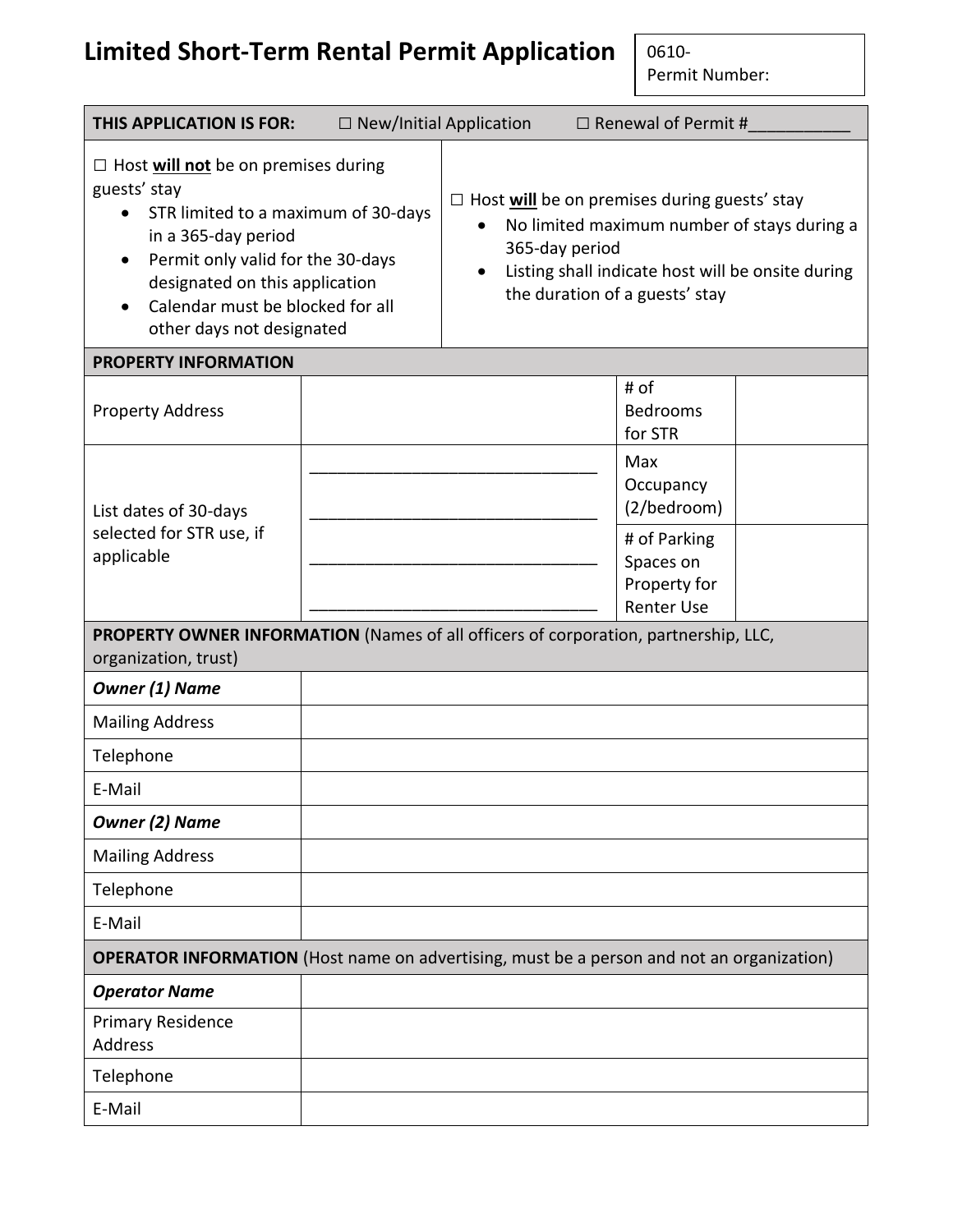| <b>LIST ALL AD PLATFORMS</b>                                                                                                                                                                                                                                                                                                                                                                                    |                 |  |  |  |
|-----------------------------------------------------------------------------------------------------------------------------------------------------------------------------------------------------------------------------------------------------------------------------------------------------------------------------------------------------------------------------------------------------------------|-----------------|--|--|--|
|                                                                                                                                                                                                                                                                                                                                                                                                                 |                 |  |  |  |
| <b>REQUIREMENTS</b>                                                                                                                                                                                                                                                                                                                                                                                             | <b>Initials</b> |  |  |  |
| STR permit number, maximum occupancy limit, and number of designated parking spaces<br>must appear in all advertisements and listings.                                                                                                                                                                                                                                                                          |                 |  |  |  |
| The STR permit is non-transferable and does not authorize any person, other than the<br>person named therein, to operate a short-term rental home in the residential dwelling.                                                                                                                                                                                                                                  |                 |  |  |  |
| If the operator is not staying on the property with guests' during the rental, the STR rental<br>is limited to no more than 30-days within a 365-day period. Operating includes advertising.                                                                                                                                                                                                                    |                 |  |  |  |
| A quarterly report, which lists the dates of stay, number of guests for each stay, whether<br>or not the operator was present or absent during each date of stay, and a listing of all<br>websites and places where the operator has advertised the short-term rental is required<br>by February 1, May 1, August 1, and November 1 for the preceding calendar quarter.                                         |                 |  |  |  |
| <b>SUBMITTAL REQUIREMENTS</b>                                                                                                                                                                                                                                                                                                                                                                                   |                 |  |  |  |
| $\Box$ STR application and permit fee paid in full                                                                                                                                                                                                                                                                                                                                                              |                 |  |  |  |
| $\Box$ Site plan indicating parking spaces for renter use                                                                                                                                                                                                                                                                                                                                                       |                 |  |  |  |
| $\Box$ Two separate items of documentation showing the proposed STR is the primary residence of the<br>operator - refer to Town Ordinance 11-24 for a list of acceptable documents                                                                                                                                                                                                                              |                 |  |  |  |
| □ Operator's Primary Residence Affidavit Form                                                                                                                                                                                                                                                                                                                                                                   |                 |  |  |  |
| <b>CERTIFICATION OF OPERATOR</b>                                                                                                                                                                                                                                                                                                                                                                                |                 |  |  |  |
| I certify that all information provided on this application is true and accurate. I understand that<br>failure to comply with any applicable provisions of Ordinance 11-24, including providing false<br>information on a permit application, is grounds for revocation of my permit, and other enforcement<br>measures. I have reviewed the Town of Dunn Ordinance 11-24 and I will operate in compliance with |                 |  |  |  |

application by the Town does not constitute the issuance of a permit and that a valid short-term rental permit must be issued before the property can be offered, advertised, or rented.

the Short-Term Rental regulations in the Town of Dunn. I understand the submission of the

| Signature           |  |
|---------------------|--|
| <b>Printed Name</b> |  |
| Date                |  |

| <b>FOR OFFICE USE ONLY</b>   |               |                 |       |  |
|------------------------------|---------------|-----------------|-------|--|
| <b>Permit Application:</b>   | $\Box$ Denied | $\Box$ Approved |       |  |
| <b>Permit Conditions:</b>    |               |                 |       |  |
| 30-days/365-days STR Period: |               |                 |       |  |
| Payment Information:         |               |                 |       |  |
| <b>Staff Signature:</b>      |               |                 | Date: |  |